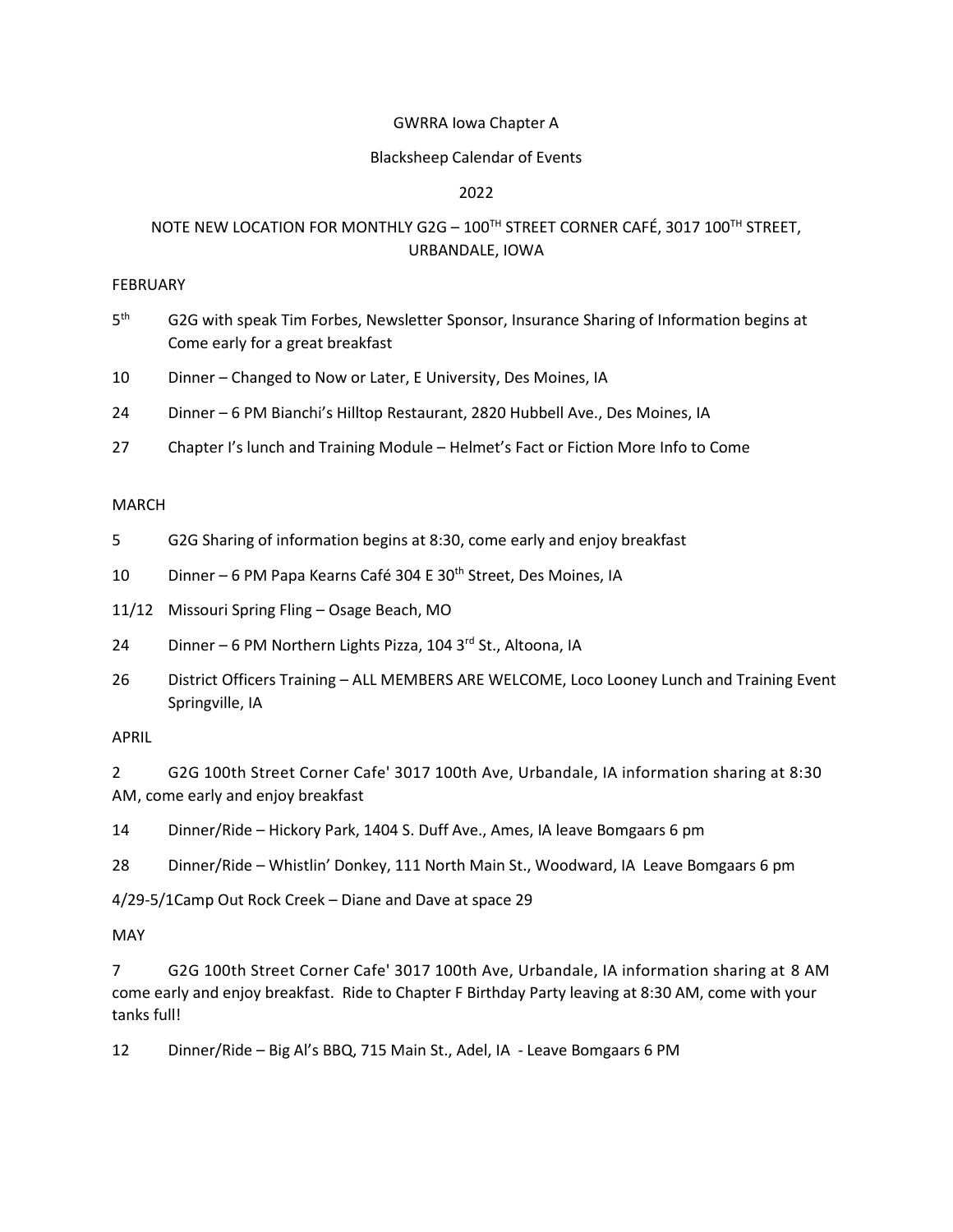- 14 Chapter D Mall Show Camp out Brushy Creek – set up by Diane and Dave Tingle Chapter W Get Together Breakfast
- 21-22 GWRRA Iowa District Safety Weekend DMACC
- 26 Dinner/Ride Goldies Ice Cream Shoppe 304 W 2<sup>nd</sup>, Prairie City Leave Bomgaars 6 PM

28-30 Memorial Weekend Trip

JUNE

2-4 Missouri District Rally, Branson, Missouri

[https://missourigwrra669588579.files.wordpress.com/2021/11/2022-gwrra-missouri-wingin-the-ozarks](https://missourigwrra669588579.files.wordpress.com/2021/11/2022-gwrra-missouri-wingin-the-ozarks-registration-fillable-21.11.01.pdf)[registration-fillable-21.11.01.pdf](https://missourigwrra669588579.files.wordpress.com/2021/11/2022-gwrra-missouri-wingin-the-ozarks-registration-fillable-21.11.01.pdf)

4 There will be NO GATHERING at 100th Street Café on this date - Chapter A Birthday Celebration More information will be announced soon. There will be a Bike Blessing for anyone by Jeff Lloyd and Crew

9 Dinner/ride – Lucky Pig Pub & Grill, 113 W Walnut St. Ogden, IA Leave Bomgaars 6 pm

10 - 12 - Campout, Alden Riverview Campground, 1504 Water Street, Alden, Iowa. If you want a site, you need to be in touch with Dave Tingle. Big Rigs are one to a site, however, small motorcycle campers are 2-3, each will pay their individual \$15 fee. Let Dave know so he can keep track of openings.

17/18 Wisconsin District Rally<https://www.gwrra-wi.org/wi-district-rally-flyer.html>

23 Dinner/ride Watcha Smokin BBQ and Brew, 403 Iowa Ave., Luther, IA Leave Bomgaars 6 pm

6/28-7/2 GWRRA WING DING SHREVEPORT, LA <https://wing-ding.org/>

JULY

9 G2G 100th Street Corner Cafe' 3017 100th Ave, Urbandale, IA information sharing at 8:30 AM information begins at 8:30, come early and enjoy breakfast. Ride Following weather permitting

14 Dinner/ride Tojo's Bar & Grill 408 Main St, Jamaica IA – will need cash – Leave Bomgaars 6 PM

22-24 MN ND District Rally, Worthington, MN<http://www.mn-nd-gwrra.us/Registration/Default>

28 Dinner/ride Saints Avenue Café, 1312 S Story St., Boone, IA Leave Bomgaars 6 PM

## AUGUST

6 G2G 100th Street Corner Cafe' 3017 100th Ave, Urbandale, IA information sharing at 8:30 AM information begins at 8:30, come early and enjoy breakfast. Ride Following weather permitting

- 11 Dinner/ride Iron Horse Neighborhood Grill, 123 S Main St., Osceola, IA6 PM Leave Old Sears Lot, Southridge
- 25 Dinner/ride Wackos 3906 E Main St. , Knoxville, IA 6 PM Leave Old Sears Lot, Southridge